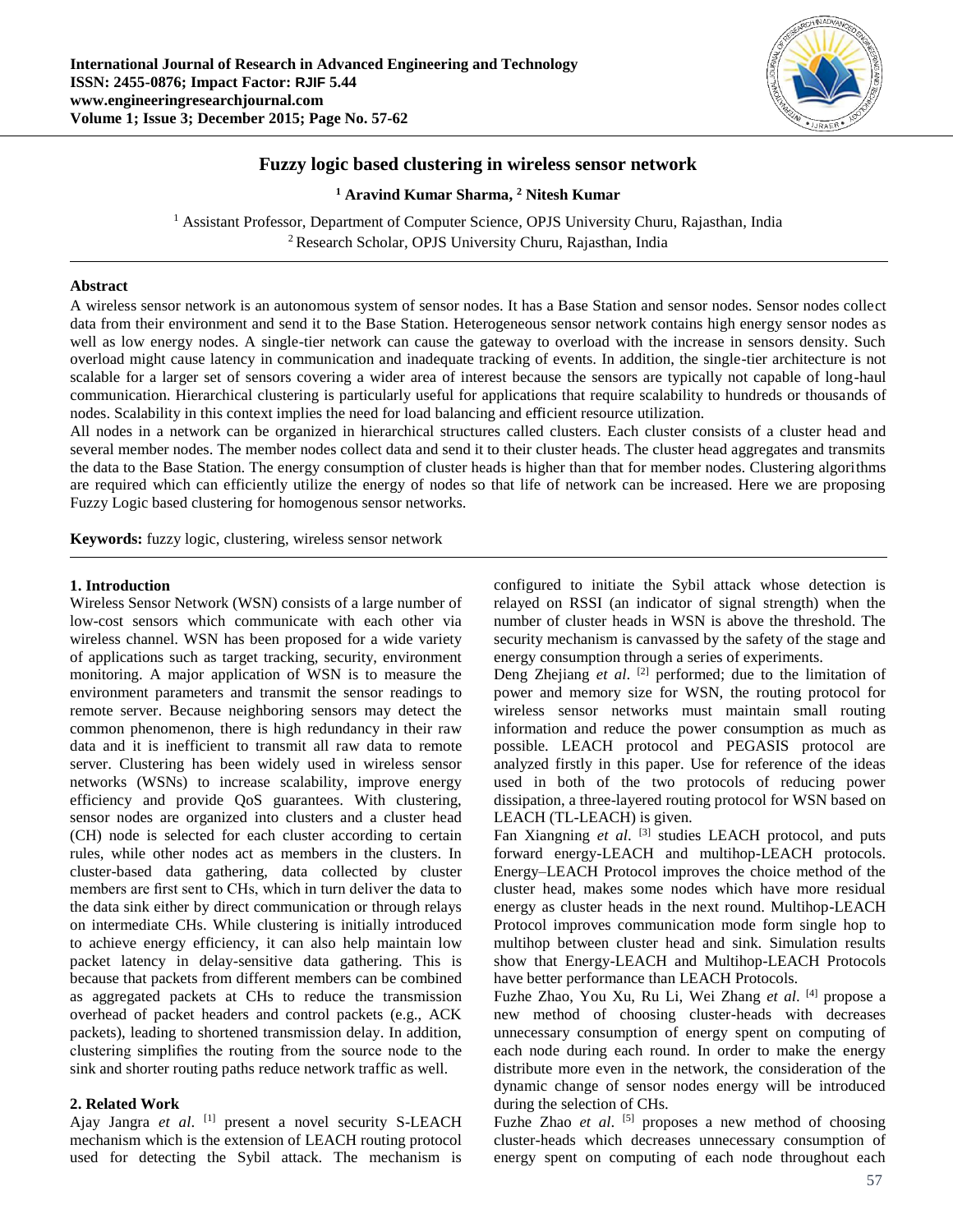round. Because the traditional selection formula neglecting to the change of nodes' energy will make the nodes acting as cluster-heads (CHs) too many times die early owing to consume more energy.

Haosong Gou *et al.* <sup>[6]</sup> this paper proposes an improved LEACH (LEACH-C) algorithm called partition-based LEACH (pLEACH), which firstly partitions the network into optimal number of sectors, and then selects the node with the highest energy as the head for each sector, using the centralized calculations. The idea behind LEACH is to form clusters of the sensor nodes depending on the received signal strength and use local cluster heads as routers to route data to the base station and the corresponding clusters.

Heewook Shin *et al.* <sup>[7]</sup> proposed a new energy efficient clustering scheme. He stated that in LEACH, however, extra energy and time are consumed to reform clusters at the setup phase of every round. This side effect is bad as the number of clusters increases. This paper present a novel energy-efficient clustering scheme to remove cluster recreating process required at every round after the first round, which is called COTS (Clustering with One Time Setup). The proposed COTS allow that the role of cluster head is rotated among members in a cluster without cluster reforming process. This way significantly saves the energy because the cluster reforming process is not needed, resulting in increased network lifespan.

Hu Jumping et al. <sup>[8]</sup> performed a wireless sensor network consists of hundreds or thousands of small energy-limited sensors that are densely deployed in a large geographical region. It has been demonstrated that Low-Energy Adaptive Clustering Hierarchy is an energy-efficient routing algorithm for Wireless Sensor Networks.

Jun YUE, Weiming ZHANG, Weidong XIAO, Daquan TANG, Jiuyang TANG *et al*. [9] presents a novel unequal cluster-based data aggregation protocol is proposed. It divides the network into some grids with unequal sizes, and implements cluster head rotation in each grid respectively. It is able to balance energy dissipation by setting proper sizes of grids to adjust the number of nodes that participate in cluster head rotation in different grids.

Y. Yang *et al.* <sup>[10]</sup> performed a work, Based on the analysis on the defect in LEACH including the fluctuation of the number of cluster heads and the ignorance of the node's residual energy, this paper presents a novel protocol called LEACH-B (LEACH- Balanced). At each round, after first selection of cluster head according to LEACH protocol, a second selection is introduced to modify the number of luster head in consideration of nodes residual energy. As a result the number of cluster head is constant and near optimal per round.

Muhamnmad Omer Farooq *et al*. [11] presents a multi-hop routing with low energy adaptive clustering hierarchy protocol.MR-LEACH follows the fundamental principle of multi-hop routing from cluster-heads to a Base station to conserve energy, unlike the leach protocol. In MR-leach they partition the network into different layers of clusters. Where Cluster heads in each layer collaborates with the adjacent layers to Transmit sensor's data to the base station. Ordinary nodes Join cluster heads based on the received signal strength indicator (RSSI).

In year 2010, Muhammad Omer Farooq *et al* [12] performed a work. In this paper, we present a Multi-hop Routing with Low

Energy Adaptive Clustering Hierarchy (MR-LEACH) protocol. In order to prolong the lifetime of Wireless Sensor Network, MR-LEACH partitions the network into different layers of clusters. Cluster heads in each layer collaborates with the adjacent layers to transmit sensors data to the base station. Ordinary sensor nodes join cluster heads based on the Received Signal Strength Indicator (RSSI).

Nandini. S. Patil, Prof. P. R. Patil *et al.* [13] presented a data aggregation framework on wireless sensor networks is presented. The framework works as a middleware for aggregating data measured by a number of nodes within a network. They compare the performance of TAG(Tiny Aggregation) in terms of energy efficiency in comparison with and without data aggregation in wireless sensor networks and to assess the suitability of the protocol in an environment where resources are limited.

Wei Bo Hu Han *et al.* <sup>[14]</sup> performed a work; Conventional LEACH includes distributed cluster formation, local processing to reduce global communication, and randomized rotation of the cluster-heads. The new protocol uses multi-hop routing instead of 2-hop routing in LEACH, and related algorithm is proposed. Simulation results show that improved protocol is more energy-efficient that conventional LEACH.

Wendi Rabiner Heinzelman, Anantha Chandrakasan and Hari Balakrishnan et al.<sup>[15]</sup>; LEACH a clustering based routing protocol that minimizes global energy usage by distributing the load to all the nodes at different points in time. LEACH outperforms static clustering algorithms by requiring nodes to volunteer to be high-energy cluster-heads and adapting the corresponding clusters based on the nodes that choose to be cluster-heads at a given time.

Wei Wang *et al.* <sup>[16]</sup> performed to prolong the WSN lifetime, a refined protocol named LEACH-H is proposed in this paper. This will not only solve the problem that the cluster heads are unevenly distributed in LEACH, but also maintain the characteristics of distribution. The energy consumption of the network is cut down and the live time of WSN is extended in Leach-H.

Yuling Li Luwei Ding et al. [17] finds anew improve method which is called LEACH-N base on LEACH. According to this new protocol, the problem that how to choose nodes as the cluster head node depend on the residual energy of nodes in the cluster. This strategy guarantees the rationality during selecting head nodes.

# **3. Proposed Protocol**

Proposed function implements Fuzzy Logic based clustering which in enhanced form of weight based clustering in wireless sensor networks. Weight based clustering protocol has the disadvantage that it elects unnecessarily extra cluster head. Sometimes Nodes with high residual energy were not given a chance to become cluster head.

This disadvantage is overcome by Fuzzy Logic based clustering algorithm. All nodes with similar energy are given same chances to become cluster head.

Also a node with high residual energy even if it is lying in captivity of another cluster head will be elected as a cluster head. The proposed clustering technique is an enhancement our Weight based clustering. The overarching goal of our approach is to prolong network lifetime. For this reason, cluster head selection is primarily based on the residual energy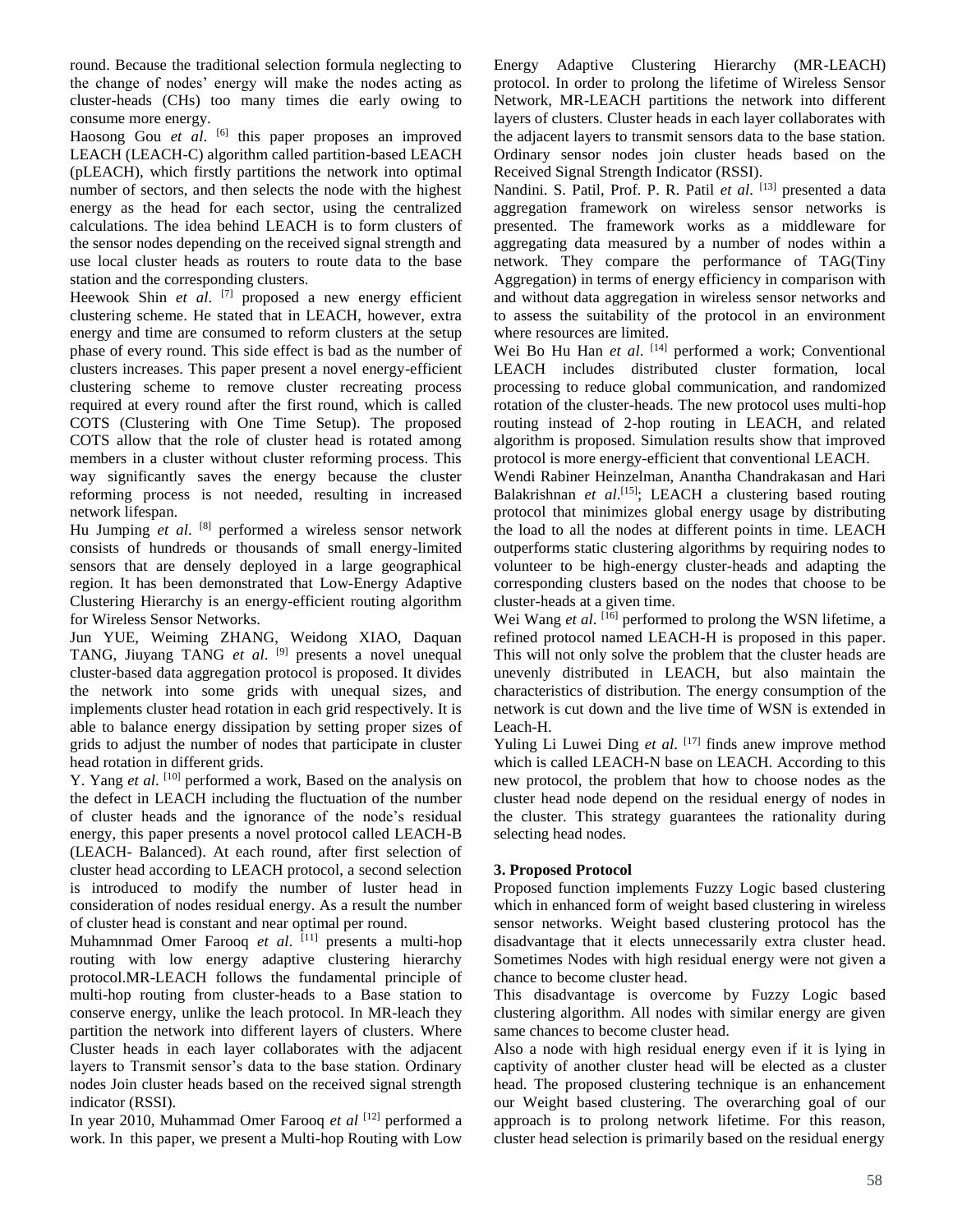of each node. Measuring this residual energy is not necessary, since the energy consumed per bit for sensing, processing, and communication is typically known, and hence residual energy can be estimated. Fuzzy logic is used for finding cluster head which always chooses optimal number of cluster heads. The use of fuzzy logic is appropriate, whenever it is not possible to employ a mathematical model for the system. Additionally, fuzzy can reduce the complexity of the model; computational effort and memory's receive context information from nodes as input and converts into fuzzy linguistic variable input.

First order radio energy is used for performing radio analysis. It takes the following form

> Einit=0.5 in joules Eelec=50\*0.000000001 EMP=0.0013\*0.000000000001 Eda=5\*0.000000001

Where Einit is initial energy, Eelec is electrical energy, EMP is amplification energy, Eda is data aggregation energy.

## **The Pseudo code**

Step 4: Stop

# **The Pseudo code of Proposed Model is as Follows:** Step 1: Start

- Step 2: Create a Network
- Step 3: Create Clusters from network using:
	- i) A CH is selected from the SNs by considering a multiple metrics i.e. residual energy and a distance from non-CH to CH using the concept of Fuzzy logic and Cluster is created.
	- ii) Based on last step, Non-CHs select the best CH based on distance matrices to become its member.

### **4. Performance Evaluation**

This part presents the simulation and results of the presented model of chapter 4.

### **4.1 Simulation Scenario**

Initially there is a network in which nodes are distributed randomly as shown in figure 1.



**Fig 1:** Network creation using 100 Nodes.

In figure 2 new scheme is implemented in which cluster head are elected based on the given logic of presented model. These cluster head are shown by star shape in blue color (\*).Red stars are dead nodes.



**Fig 2:** Cluster Formation

Each Normal node will elect its cluster head based on Probability which can be calculated Fuzzy Logic System using the two input variables "distance between the node  $&$  cluster

head" and "Residual Energy".

Figure 3 and figure 4 show both inputs and their corresponding graphical representation in fuzzy system.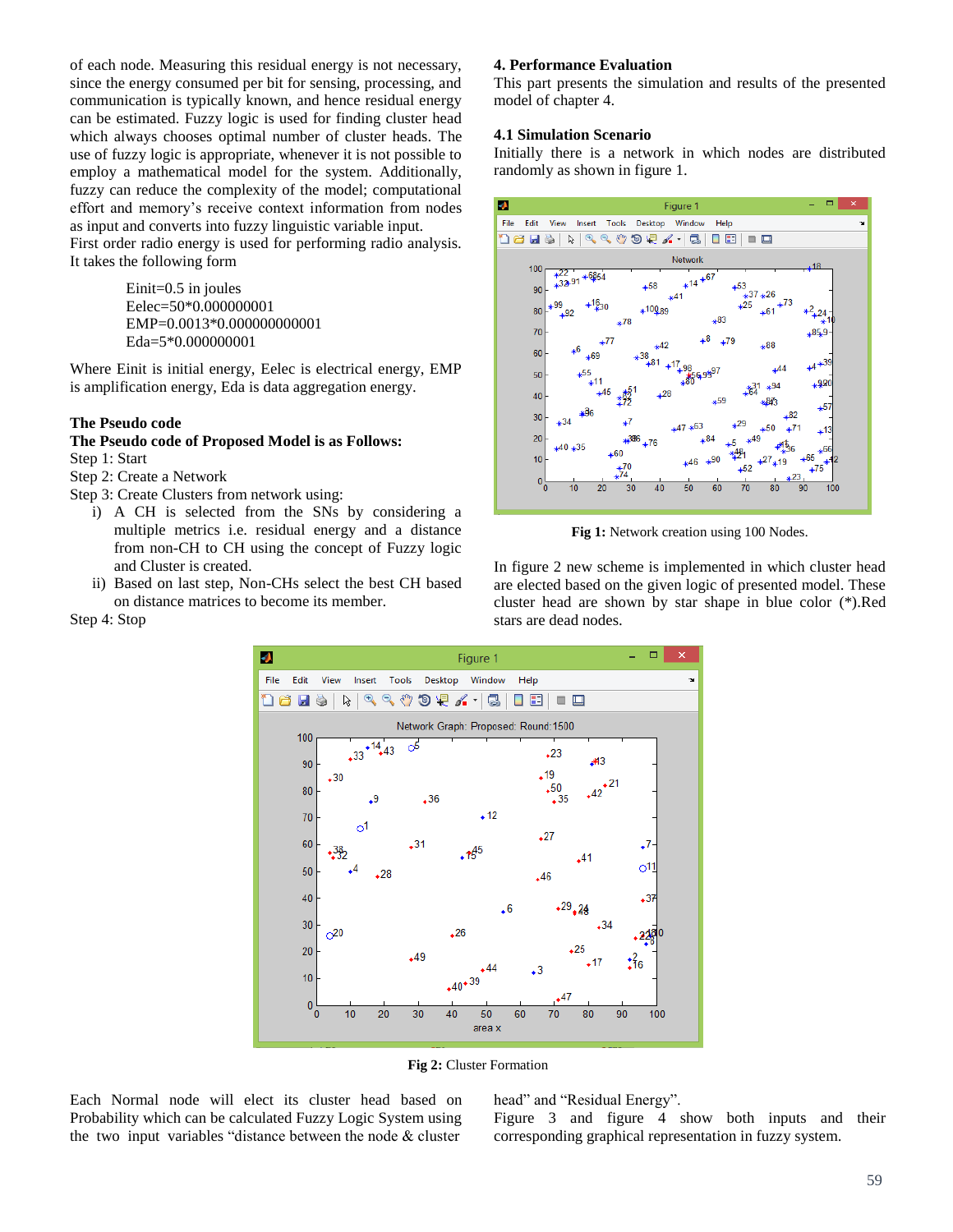

**Fig 3:** Degree of membership for Residual energy as first input for fuzzy system.



**Fig 4:** Degree of membership for Distance as second input for fuzzy system.

Correlation between Residual energy and Distance for Fuzzy system is shown in figure 5.



**Fig 5:** Correlation between Residual energy and Distance for Fuzzy system

Finally figure 6 shows the surface graph for probability calculation for cluster formation.



**Fig 6:** Surface Graph for Probability Calculation for cluster formation.

Using this Probability Calculation fuzzy logic, each normal node calculates the probability for each cluster head. The node which has the highest probability with respect to any cluster head will be the member of that cluster for cluster head in that round. In this way Cluster formation is done in the presented work.

# **4.2 Performance Evaluation**



**Fig 7:** Comparison of existing and proposed system in terms of first dead.

The figure 7 graph shows that first dead node in our proposed algorithm happens after 700 rounds in spite of existing weight based algorithm which is having its first dead very close to 500 round. Hence our algorithm is Energy efficient than existing algorithm.

Figure 8 gives the graph which compares the performance of existing and proposed system in terms of number of dead nodes with total number of clustering rounds. Green line represents the proposed system and blue line represents the existing system. Graph shows that proposed system shows improved performance over existing system in 1000 rounds.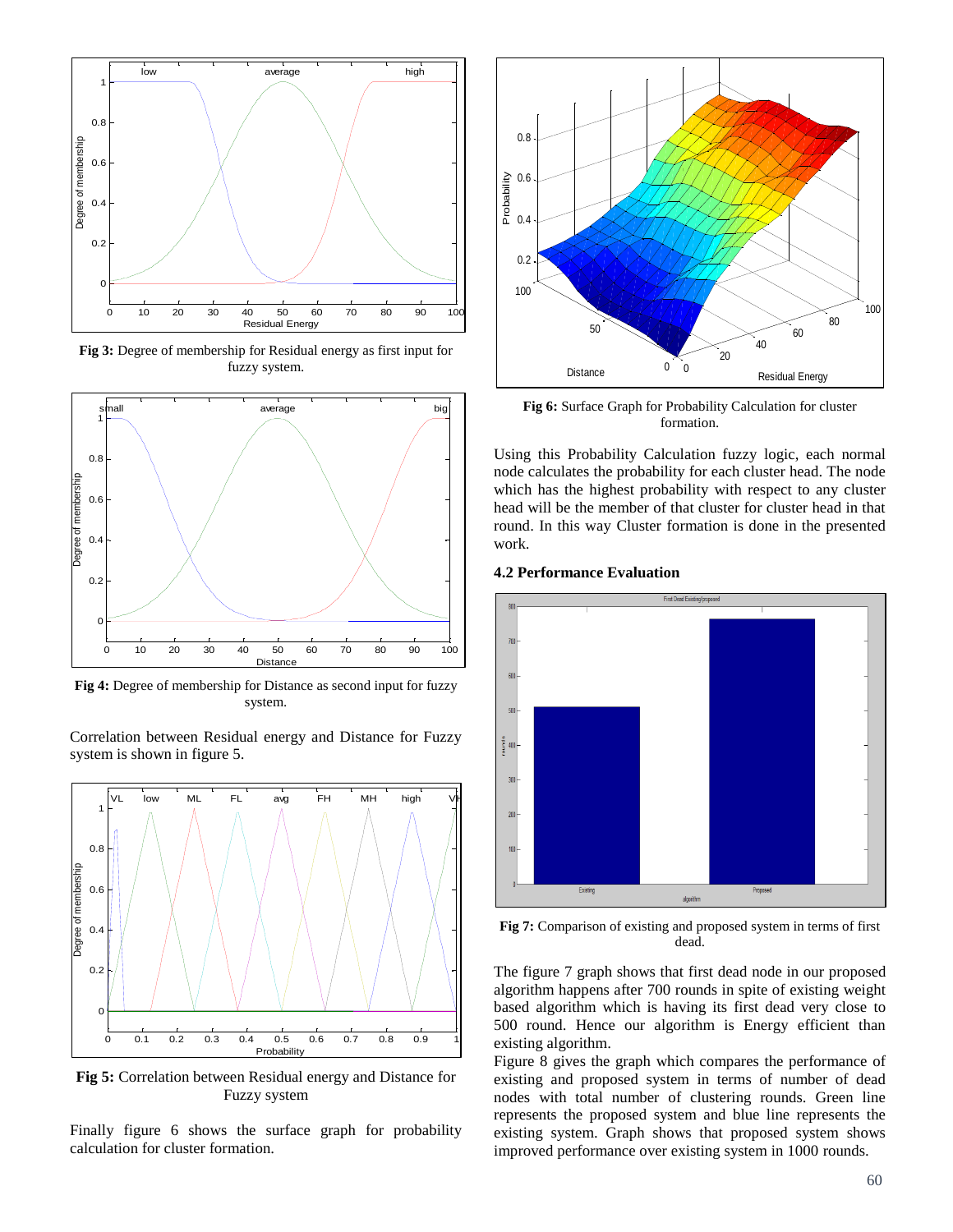

**Fig 8:** Performance Evaluation of existing and proposed system in terms of no. of dead nodes& no. of rounds.

The Fig 9 gives a comaprison of the performance of existing and proposed system in terms of number of dead residual energy with total number of clustering rounds. Green line represents the proposed system and blue line represents the existing system. Graph shows that proposed system have almost same residual energy up to initial 500 rounds as existing system is having.



**Fig: 9:** comaprison of the performance of existing and proposed system in terms of number of dead residual energy with total number of clustering rounds

### **5. Conclusion**

We have presented an efficient technique for clustering of sensor nodein the homogenous WSNs. In the existing LEACH protocol the clusters are formed using the distance calculation from the node to cluster head. But for a network to be good designed there should be a better cluster formation.

For a better cluster formation the concept of fuzzy logic is used in which non-CHs select the best CH by considering a multiple metrics, i.e. residual energy and a distance from non-CH to CH. Then, non-CHs compute a probability value to each CH candidate. The non-CH chooses the CH with a higher probability value and sends a join message to CH.

The use of fuzzy logic is suitable, whenever it is not possible to use a mathematical model for the system. Additionally, fuzzy can reduce the complexity of the model, computational effort and memory. Energy consumption is affected by message communication between nodes, so our technique is efficient than traditional LEACH protocol. Also weight based clustering protocol has the disadvantage that it elects unnecessarily extra cluster head. Sometimes Nodes with high residual energy were not given a chance to become cluster head. This disadvantage is overcome by Fuzzy Logic based clustering algorithm. All nodes with similar energy are given same chances to become cluster head. Also a node with high residual energy even if it is lying in captivity of another cluster head will be elected as a cluster head.

#### **6. Future Scope**

This algorithm is implemented for homogenous wireless sensor networks. Algorithm can be further implemented for heterogeneous networks.

#### **7. References**

- 1. Ajay Jangra, Swati, Priyanka, "Securing LEACH Protocol from Sybil Attack using Jakes Channel Scheme (JCS).
- 2. Deng Zhixiang, "Three-layered Routing Protocol for WSN based on LEACH Algorithm," IEEE, 2008.
- 3. Fan Xiangning, "Improvement on LEACH Protocol on Wireless Sensor Network," mt. Conference on Sensor Technologies and Applications. 2007.
- 4. Fuzhe Zhao, You Xu, Ru Li, Wei Zhang, "Improved Leach Communication Protocol for WSN," Int. Conference on Control Engineering and Communication Technology, 2012.
- 5. Fuzhe Zhao, You Xu, Ru Li, Wei Zhang, *"*Improved Leach Communication Protocol for WSN", 2012 International Conference on Control Engineering and Communication Technology IEEE.
- 6. Haosong Gou, "An Energy Balancing LEACH Algorithm for Wireless Sensor Networks," 7<sup>th</sup> Conference on Information Technology, 3 October, 2010.
- 7. Heewook Shin, SangmanMoh, Ilyong Chung, "Energy-Efficient Clustering with One Time Setup for Wireless Sensor Networks" IEEE 2012.
- 8. Hu Junping, "A Time-based Cluster-Head Selection Algorithm for LEACH", IEEE, 1 August, 2008.
- 9. Jun YUE, Weiming ZHANG, Weidong XIAO, Daquan TANG, Jiuyang TANG, "A Novel Unequal Cluster-based Data Aggregation Protocol for Wireless Sensor Network," Przegląd Elektrotechniczny, Issn 0033-2097, R. 89 NR 1b/2013.
- 10. Ma M, Yang Y, *"*Data gathering in wireless sensor networks with mobile collectors*,"* in Proceedings of the 22nd IEEE International Parallel and Distributed Processing Symposium (IPDPS '08), April 2008.
- 11. Muhamnmad Omer Farooq, Abdul BasitDogar, Ghalib Asadullah Shah, MR-LEACH: Multi-hop Routing with Low Energy Adaptive Clustering Hierarchy Fourth International Conference on Sensor Technologies and Applications IEEE. 2010.
- 12. Muhammad Omer Farooq, "MR-LEACH: Multi-hop Routing with Low Energy Adaptive Clustering Hierarchy," Fourth Int. Conference on Sensor Technologies and applications, 2010.
- 13. Nandini S. Patil Prof PR. Patil, "Data Aggregation in Wireless Sensor Network," IEEE International Conference on Computational Intelligence and Computing Research, 2010.
- 14. Heinzelman WB, Chanrakasan AP, Balakrishnan H, "An Application-Specific Protocol Architecture for Wireless Microsensor Networks," Transactions on Wireless Communications, 20021; 4:660-670.
- 15. Heizelman WR, Chandrakasan A Balakrishnan H. "Energy-Efficient Communication Protocol for Wireless Microsensor Networks", Proc. 33rd Hawaii Int. Conference on System Science, 2000; 2:4-7.